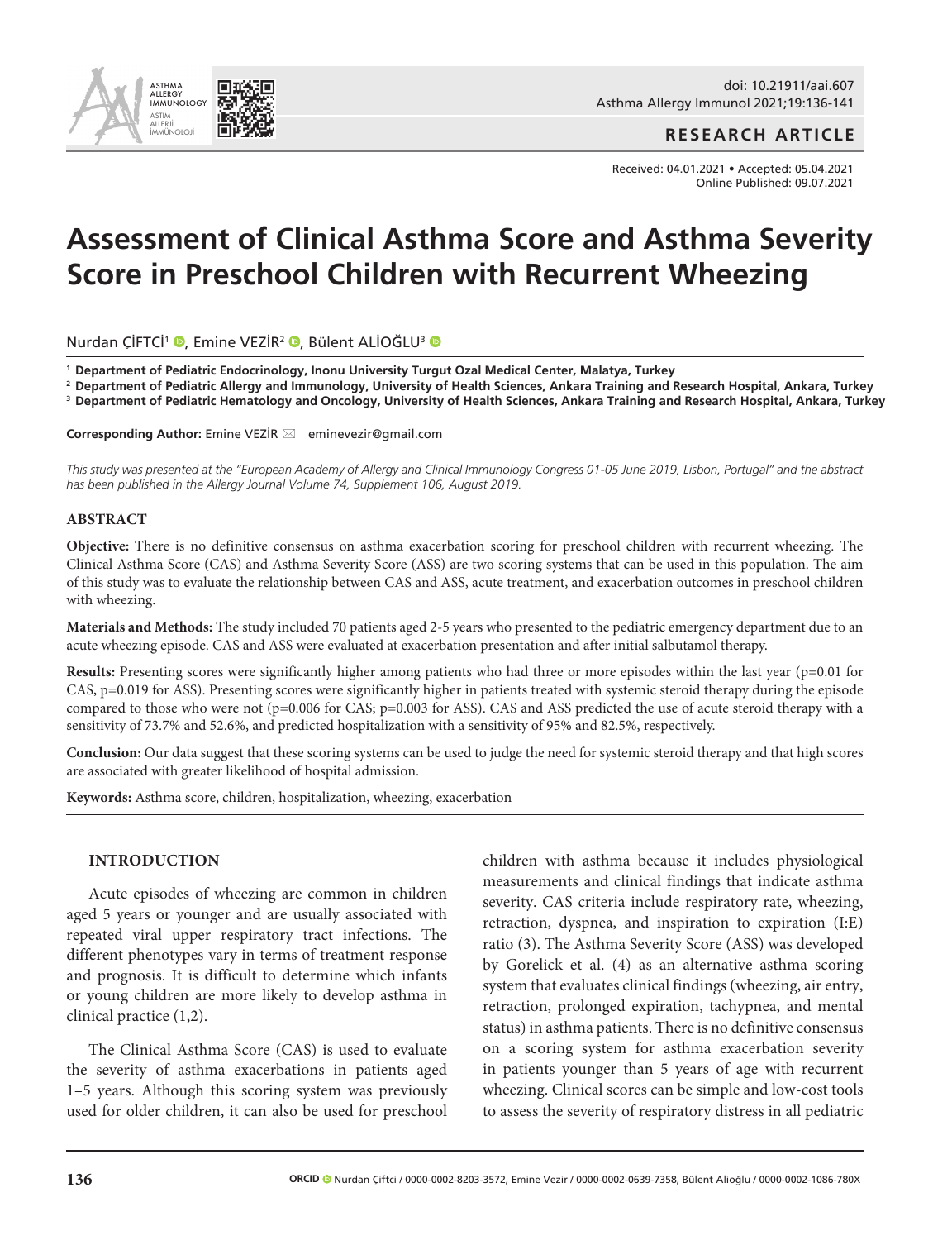age groups (5). In emergency departments, severity scores are generally used to determine whether the patient requires admission or can be safely discharged (6-7).

In the present study, we evaluated the scores at presentation and after initial therapy in preschool children with recurrent wheezing using two clinical scoring systems (CAS, ASS) and examined their relationship with exacerbation frequency and their role in patient management.

#### **MATERIALS and METHODS**

The study included 70 preschool patients (2-5 years old) who presented to the pediatric emergency department of our hospital between January and April 2016 due to an acute episode of recurrent wheezing (occurring at least twice). The guardians of the patients were asked whether the children had ever had wheezing before or been prescribed inhaled salbutamol therapy by a physician, in order determine if the patients had previously experienced a wheezing episode. The scoring forms and the standardized ones for all the patients were filled in by the same researcher. Comparisons were made between patients with three or more acute episodes and those with two acute episodes within the last year, and between patients who were discharged after the acute episode and those who were hospitalized.

Criteria for hospital admission were clinical signs of severe exacerbation, no clinical response to the initial inhaled salbutamol treatment, persistent tachypnea, and doubt regarding the family's ability to treat the patient at home (8). Patients presenting with mild to moderate exacerbation who responded to salbutamol treatment and showed resolution of tachypnea, increased saturation, and stable clinical condition were discharged with recommendations. Steroid therapy was added for patients with severe asthma exacerbation and those who continued to require treatment after initial therapy.

Scores were evaluated in all patients at the time of presentation to the hospital and after initial salbutamol treatment. An additional evaluation was made at 24 hours of follow-up in patients who were eligible for hospitalization.

CAS assessment included the respiratory rate, wheezing, retraction, dyspnea, and I:E ratio (minimum 0, maximum 10 points) (3), while ASS assessment included wheezing,

air entry, retraction, prolonged expiration, tachypnea, and mental status (minimum 0, maximum 2 points). Higher scores indicate more severe exacerbation (4).

Patients who had chronic disease (e.g., lung disease other than asthma, kidney failure, liver failure, diabetes, leukemia, thyroid function disorder), who had a history of drug use (except asthma medications) within the last month for any reason, and those who had marked infiltration on the chest x-ray (if performed) were excluded from the study.

The ethics committee of our hospital approved the study, and the parents of all patients provided written informed consent. (date: 25.05.2016; no: 642 / 5404)

## **Statistical Analysis**

Statistical analyses were performed using the SPSS version 20.0 software. Normality of data distributions was tested using visual (histogram and probability charts) and analytical methods (Kolmogorov–Smirnov/Shapiro–Wilk tests). Descriptive analyses were presented as mean and standard deviation for normally distributed variables and as median and interquartile range (IQR) for non-normally distributed variables. Normally distributed numerical data were compared using the independent-samples t-test and non-normally distributed numerical data were compared using the Mann–Whitney U test. Pearson's chi-square and Fisher's exact tests were used to compare frequency rates of categorical variables. Correlations between measurements were evaluated using Pearson and Spearman correlation analyses. The predictive power of the scoring systems was evaluated using receiver operating characteristic (ROC) curve analysis. Sensitivity, specificity, and threshold values were determined based on the ROC curves. The area under the curve (AUC) varies between 0.5 and 1, with higher values indicating higher reliability of the test. A p value less than 0.05 was considered statistically significant.

## **RESULTS**

Seventy patients were included in the study. The demographic characteristics and laboratory results of the patients are presented in Table I. Three of the patients had fever (≥38°C) and four had low oxygen saturation (≤92%). Fifty-four patients had tachypnea. All patients used inhaled salbutamol therapy, eight used inhaled ipratropium bromide, 38 used systemic steroid therapy, and six used ipratropium bromide and systemic steroid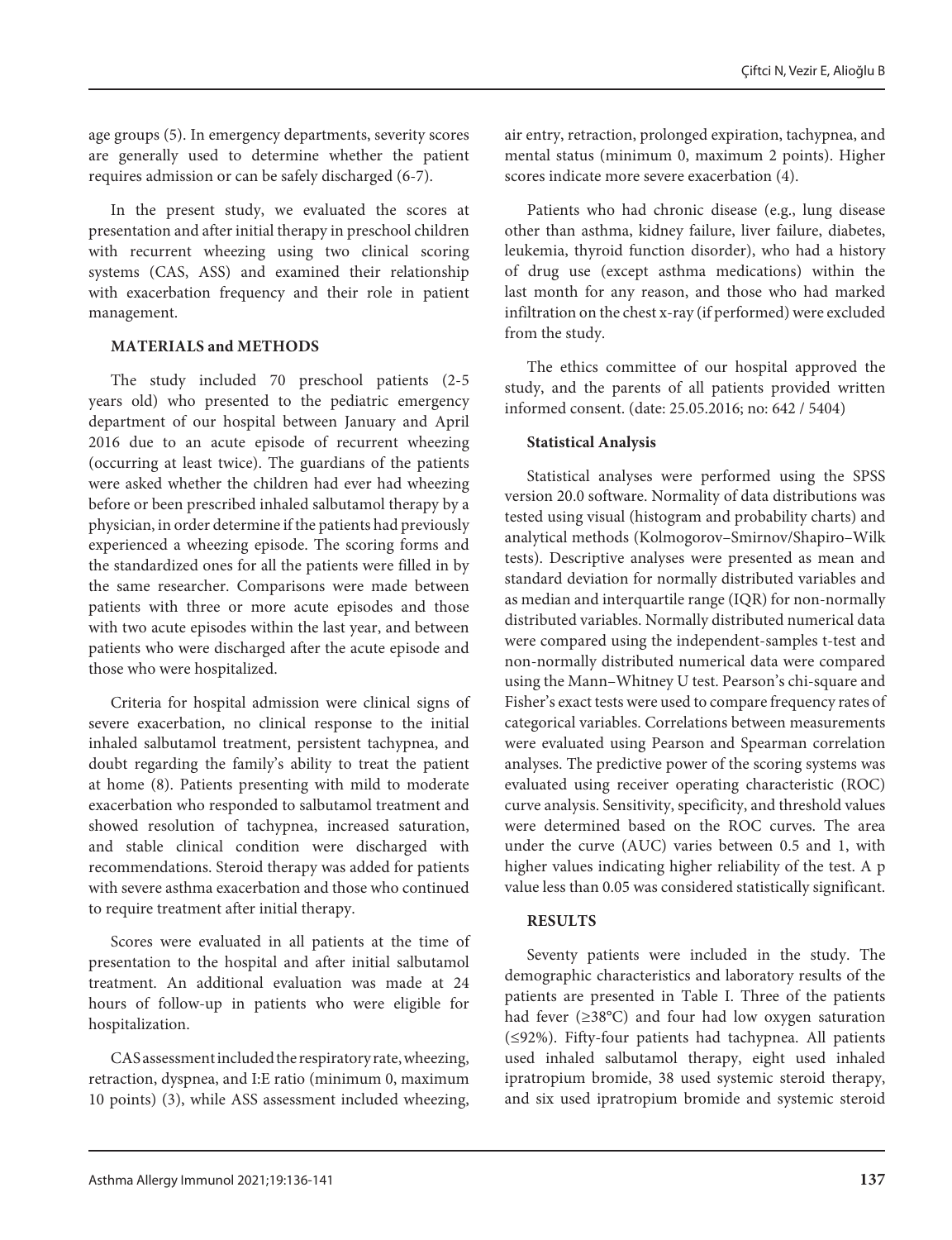therapy. Thirty patients (42.9%) were discharged after three doses of salbutamol and 35 (50%) were followed up in the emergency inpatient department. Three patients (4.3%) were admitted to the pediatric department and two (2.9%) were admitted to the pediatric intensive care unit.

Skin prick tests were performed for 47 patients in the study. Only three of these patients had atopy (house dust mite in one, house dust mite and cockroach in one, and cat dander and mold in one patient). Eleven (15.7%) patients had atopic dermatitis. The median (IQR) CAS values of the patients with and without atopic dermatitis were 8 (3– 10) and 6 (3-10), respectively ( $p=0.66$ ), and their median ASS values were  $5(3-11)$  and  $4(1-11)$ , respectively (p=0.373). Median (IQR) CAS values at presentation and after initial salbutamol therapy (post-treatment) were 6  $(5-8)$  and 3  $(2-5)$ , respectively  $(p<0.001)$ . Median  $(IQR)$ presenting and post-treatment ASS values were 4 (3–6) and  $2(1-4)$ , respectively (p<0.001). There was a significant correlation between CAS and ASS scores at presentation

**Table I: Demographic characteristics and laboratory results of patients.**

|                                          | Patients (n=70)                   |
|------------------------------------------|-----------------------------------|
| Age (month)                              | $41.50(33-55)$                    |
| Gender (male/female)                     | 43/27                             |
| Weight (kg)                              | $15.0(13-18)$                     |
| Height (cm)                              | 95.0 (90-105)                     |
| Eosinophil count                         | $200 / mm3$ (100-400)             |
| Percentage of eosinophils (%)            | $1.65(0.85-3.5)$                  |
| Presence of eosinophilia, n (%)          | 14(20)                            |
| Absolute lymphocyte count                | 2550 /mm <sup>3</sup> (1900-3600) |
| Absolute neutrophil count                | 6300 /mm <sup>3</sup> (3900-9450) |
| C-reactive protein (mg/dl)               | $0.78(0.41-1.58)$                 |
| Erythrocyte sedimentation rate<br>(mm/h) | $9.5(5-16)$                       |

and after initial treatment (p<0.001). CAS and ASS scores were strongly correlated at both time points (presenting: r=0.909; post-treatment: r=0.875).

Presenting and post-treatment scores were compared between patients who were discharged (n=30) and those who were hospitalized after initial salbutamol therapy (n=40). Median (IQR) presenting and post-treatment CAS values were 4.5 (4–6) and 2 (1–2) in the discharged patients versus  $8(6-9)$  and  $4(4-6)$  in the hospitalized patients, respectively. Median presenting and post-treatment ASS values were  $3(2-4)$  and  $1(0-1)$  in the discharged patients versus 6  $(4-7)$  and 3  $(2-5)$  in the hospitalized patients, respectively. Scores in both scales were significantly higher in the hospitalized patients compared to the discharged ones both at presentation and after initial salbutamol therapy (p<0.001 for all). Score distributions of discharged and hospitalized patients are shown in Table II.

The utility of the two scoring systems for predicting the need for hospitalization was evaluated using ROC curves. A cut-off value of 5.5 for CAS was found to have the highest sensitivity and specificity (82.5% and 73.3%, respectively). For ASS, a cut-off value of 3.5 had the highest sensitivity and specificity (95% and 63.3%, respectively). Both scoring systems discriminated between hospitalized and discharged patients ( $p<0.001$  for both). The ROC curves predicting hospitalization are shown in Figure 1. The sensitivity, specificity, negative predictive values, and positive predictive values of CAS and ASS scores for hospitalization are shown in Table III.

We also compared presenting scores in patients who were treated with systemic steroids (either by oral/ intravenous routes) during the acute episode and those who were not (Table IV). The median (IQR) presenting CAS values of patients who did and did not receive systemic steroid therapy were 7 (5–9) and 5 (4–7.5), respectively. For ASS, the median scores in these groups were 6 (4–7)

**Table II: Clinical asthma score and asthma severity score distributions of patients discharged or hospitalized after wheezing exacerbation.**

| $Characteristic*$ | Patients Hospitalized After Attack (n=40) | Patients Discharged After Attack (n=30) |         |
|-------------------|-------------------------------------------|-----------------------------------------|---------|
| Presenting CAS    | $8(6-9)$                                  | $4.5(4-6)$                              | < 0.001 |
| Post-attack CAS   | $4(4-6)$                                  | $2(1-2)$                                | < 0.001 |
| Presenting ASS    | $6(4-7)$                                  | $3(2-4)$                                | < 0.001 |
| Post-attack ASS   | $3(2-5)$                                  | $1(0-1)$                                | < 0.001 |

\* Data presented as median (interquartile range).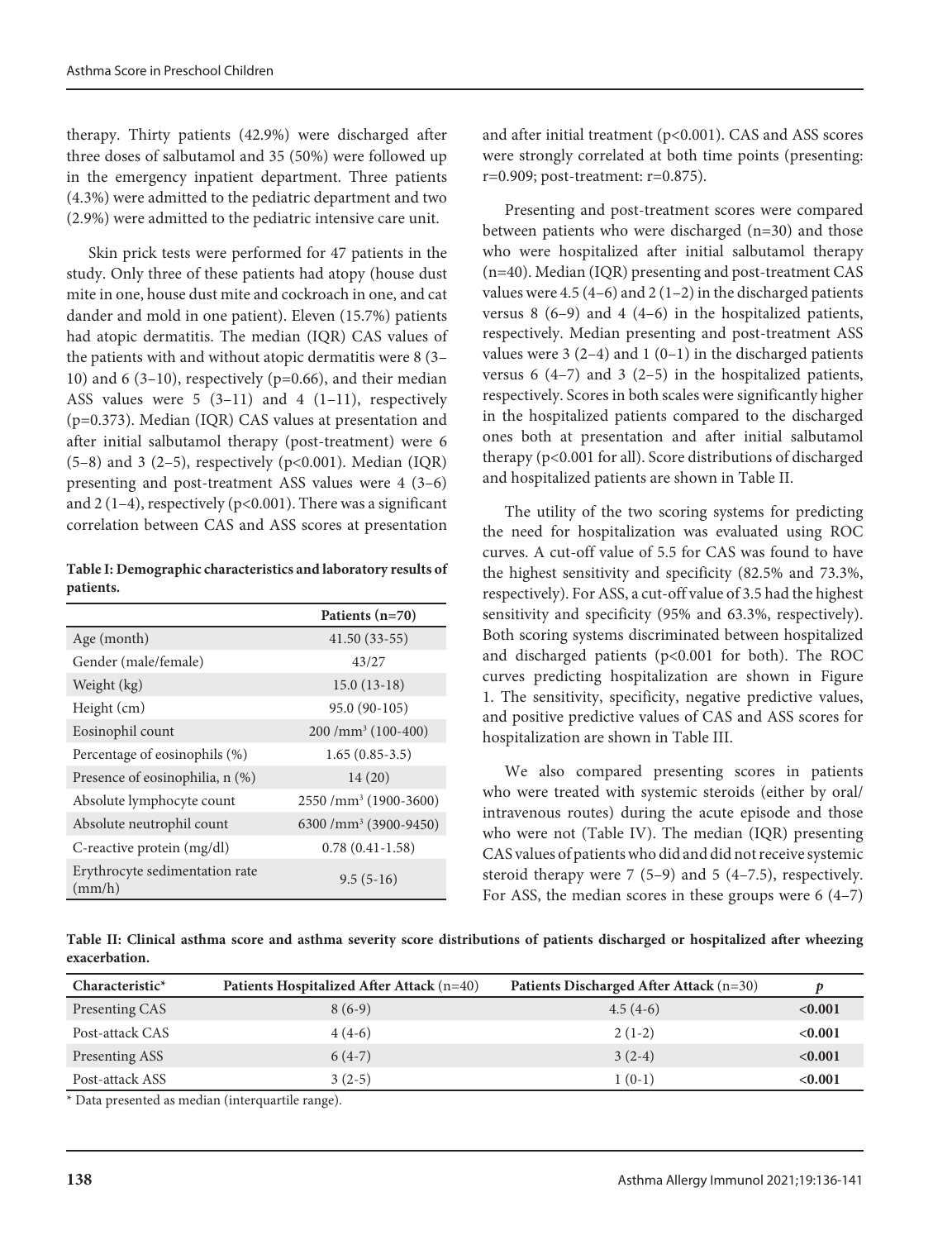and 4 (2–5), respectively. Both scores were significantly higher in patients who were treated with systemic steroid therapy during exacerbations compared to those who were not (CAS: p=0.006; ASS: p=0.003).

The ability of the scoring systems to predict systemic steroid administration was evaluated using ROC curve analysis. At a cut-off value of 5.5, presenting CAS had a sensitivity of 73.7% and specificity of 59.4%. At a cut-off of 5.5 for ASS, sensitivity and specificity values were 52.6% and 81.3%, respectively. Both scoring systems had utility in predicting systemic steroid therapy (CAS: p=0.006; ASS: p=0.003). The ROC curves predicting systemic steroid therapy are shown in Figure 2.

|  |  | Table III: CAS and ASS scores in predicting hospitalization. |
|--|--|--------------------------------------------------------------|
|  |  |                                                              |

|                                 | Hospitalized (n)          | Discharged (n)                                 | <b>Total</b>        |
|---------------------------------|---------------------------|------------------------------------------------|---------------------|
| CAS score positive $($ >5.5 $)$ | 33                        | 8                                              | 41                  |
| CAS score negative $($ <5.5 $)$ | 7                         | 22                                             | 29                  |
| ASS score positive (>3.5)       | 38                        | 11                                             | 49                  |
| ASS score negative $(\leq 3.5)$ | $\overline{c}$            | 19                                             | 21                  |
| Total                           | 40                        | 30                                             | 70                  |
| Sensitivity (CAS)/(ASS)         | $(33/40*100)/(38/40*100)$ |                                                | $(82.5\%)/(195\%)$  |
| Specificity (CAS)/(ASS)         | $(22/30*100)/(19/30*100)$ |                                                | $(73.3\%)/(63.3\%)$ |
| PPV (CAS)/(ASS)                 |                           | $(33/41*100)/(38/49*100)$<br>$(80.5\%/77.5\%)$ |                     |
| NPV (CAS)/(ASS)                 | $(22/29*100)/(19/21*100)$ |                                                | $(75.9\%)/(90.5\%)$ |

**PPV:** Positive predictive value, **NPV:** Negative predictive value.

#### **Table IV: Presenting scores of patients treated and not treated with systemic steroid therapy during an acute wheezing episode.**

| $Characteristic*$ | Patients treated with systemic steroid<br>therapy during attack $(n=38)$ | Patients not treated with systemic steroid<br>therapy during attack $(n=32)$ |       |
|-------------------|--------------------------------------------------------------------------|------------------------------------------------------------------------------|-------|
| Presenting CAS    | $7(5-9)$                                                                 | $5(4-7.5)$                                                                   | 0.006 |
| Presenting ASS    | $6(4-7)$                                                                 | $4(2-5)$                                                                     | 0.003 |

\* Data presented as median (IQR).



**Figure 1.** ROC curves for CAS and ASS. **CAS:** Clinical asthma score, **ASS:** Asthma severity score.



**Figure 2.** CAS and ASS at admission in systemic steroid therapy. **CAS:** Clinical asthma score, **ASS:** Asthma severity score.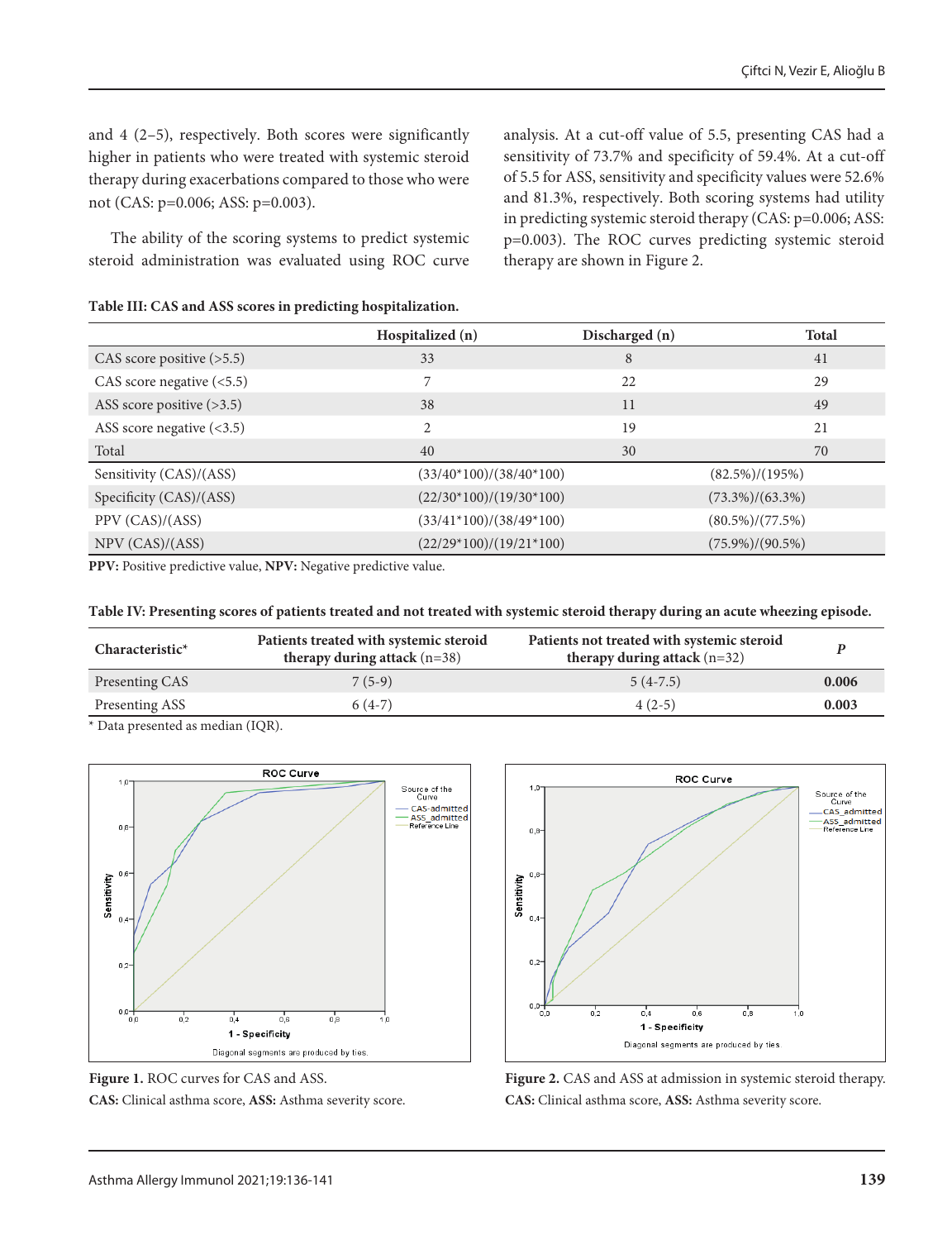| $Characteristic*$ | Patients with $\geq$ 3 wheezing attacks<br>in the last year $(n=40)$ | Patients with <3 wheezing attacks<br>in the last year $(n=30)$ |       |
|-------------------|----------------------------------------------------------------------|----------------------------------------------------------------|-------|
| Presenting CAS    | $7(5-9)$                                                             | $5(4-7)$                                                       | 0.010 |
| Presenting ASS    | $5(4-7)$                                                             | $4(3-6)$                                                       | 0.019 |

**Table V: Admitting scores according to frequency of attacks in the last year.**

\* Data presented as median (interquartile range).

The patients were also compared based on number of acute wheezing episodes in the last year  $(\geq 3$  versus 2 exacerbations). Forty (57.1%) patients had three or more and 30 (42.9%) had two episodes within the last year. Comparison of the presenting CAS and ASS showed that patients with three or more episodes within the last year had significantly higher median CAS than those with two episodes (7 [5–9] versus 5 [4–7];  $p=0.010$ ). Presenting ASS was also significantly higher in patients with three or more episodes within the last year compared to those with two episodes (5  $[4-7]$  versus 4  $[3-6]$ ; p=0.019). Distribution of presenting CAS and ASS according to exacerbation frequency is shown in Table V.

## **DISCUSSION**

This cross-sectional study evaluated asthma scores of preschool patients who presented to a pediatric emergency department with recurrent wheezing. We analyzed correlations between the scoring systems and their role in predicting acute treatment and hospital admission after initial salbutamol therapy. The CAS and ASS scoring systems were significantly correlated and both predicted the use of steroid therapy and hospital admission after exacerbation. This study represents the first comparative study of these two scoring systems in the literature.

Although more than 16 asthma severity scoring systems have been described, they are difficult to evaluate because most have not been compared with standard severity scales or include components which have not been adequately verified (9). A few of these clinical scores were reported in more definitive studies that included reliability, validity, and sensitivity measures (4): CAS, ASS, Preschool Respiratory Assessment Measure (PRAM), Pulmonary Index (PI), and Pulmonary Score (PS).

A 2014 review by Bekhof et al. analyzed 65 studies and compared 36 different asthma scoring systems. The authors concluded that although numerous scoring systems were being used in the evaluation of acute asthma exacerbations, wheezing, and dyspnea severity in exacerbations of bronchiolitis in children 0-18 years of age, none of them alone was significant in clinical use for children with acute dyspnea and wheezing. Accessory muscle use was evaluated in 35 (97%) of the 36 scoring systems, followed by wheezing (n=34, 94%), respiratory rate (n=26, 72%), cyanosis and mental status (n=17, 47%), dyspnea (n=10, 28%), and air entry (n=9, 36%) (10). A 2010 study by Gouin et al. compared the use of PRAM and the Pediatric Asthma Severity Score (PASS) during asthma exacerbations in 283 children aged 18 months to 7 years. In both scoring systems, patients were evaluated at presentation and 90 minutes later, after patients were treated with bronchodilator therapy three times at 20-minute intervals or two times at 30-minute intervals. Their study indicated that both scoring systems were correlated and could be used to assess asthma severity in selected patients (11). In our study, scores decreased significantly between exacerbation presentation and after initial salbutamol treatment, which suggests that these scoring systems can also be used in the follow-up of exacerbation outcomes.

There is conflicting evidence on the role of clinical assessments in predicting the triage and hospital admission. A PRAM score of 8 or higher was reported to have 98% specificity and 50% sensitivity (7). In another study it was reported that a Modified Pulmonary Index Score (MPIS) of 5 or higher had 42.4% sensitivity and 85.3% specificity in predicting admission (12). A PI score of 6 or higher was strongly correlated with admission (13). In the present study, a cut-off of 3.5 for ASS had 95% sensitivity and 63.3% specificity while a CAS threshold of 5.5 had 82.5% sensitivity and 73.3% specificity in the prediction of hospital admission after initial salbutamol therapy. These findings suggest that both scoring systems can be used to determine whether the patient will be discharged or be admitted for inpatient follow-up after an acute episode.

In a study by Bacharier et al. on preschool children with wheezing, it was reported that patients who had an exacerbation that required systemic steroid therapy within